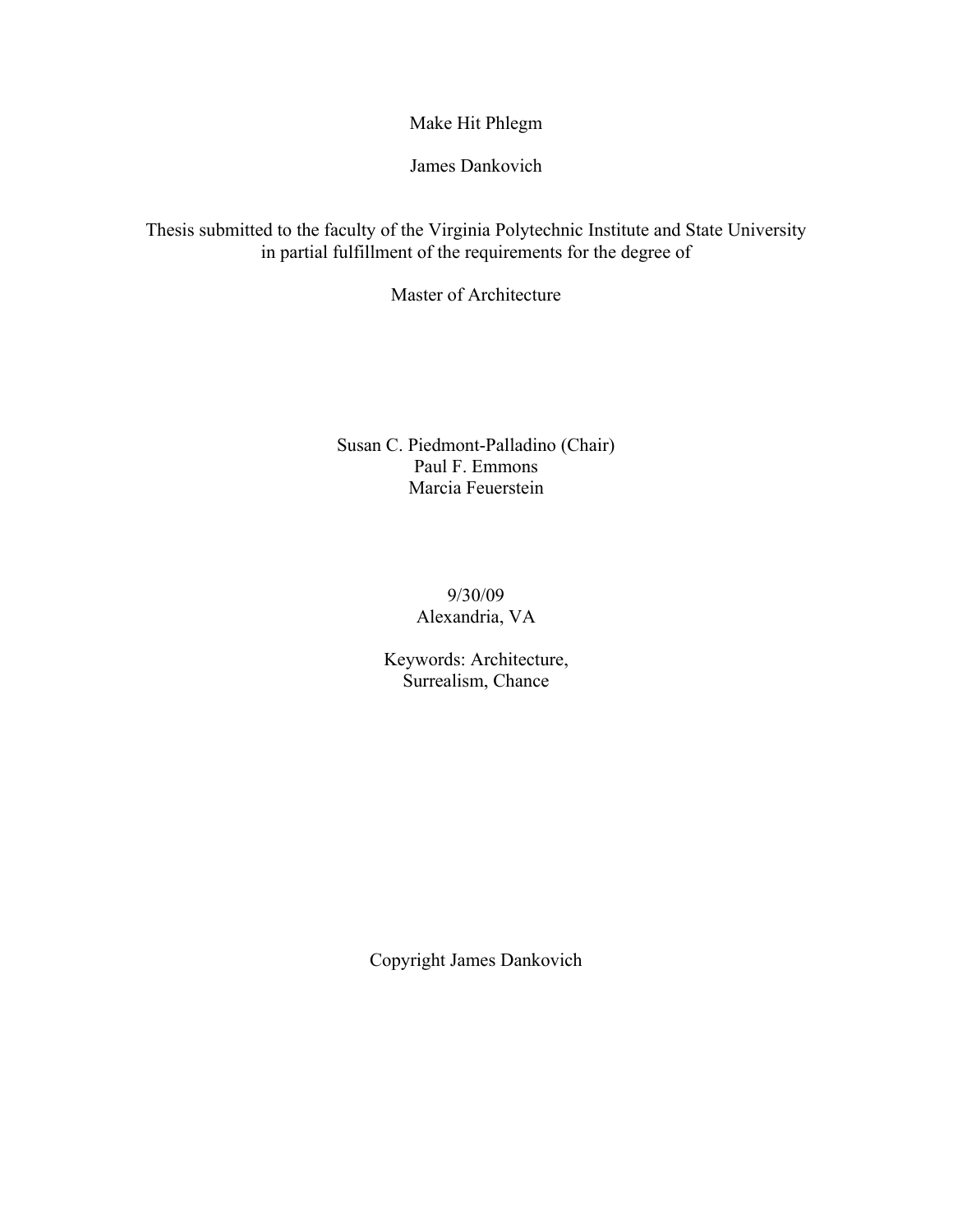#### James Dankovich

### **ABSTRACT**

This thesis is an application of surrealism to architecture. Surrealism is an art & literary movement started in Europe between the world wars. After the chaos of the first world war the surrealist group was disillusioned with the devotion to rationalism that they believed produced the war. The group determined that an opposing philosophy would produce the opposite result. They began to develop an art based on the irrational. Their creativity was derived from chance, group activities, dreams, and other undirected actions. They promoted this as a new way to discover beauty and a foundation for a new way of thinking. The surrealists were prevalent in art and literature, but never integrated themselves into the world of architectural design. This thesis explores the possibilities of using surreal concepts and techniques as an inspiration for design.

The site for this exploration is a fifty foot wide infill lot in an urbanizing Washington, D.C. suburb, Falls Church, Virginia. The art school's program was selected by a Wikipedia random article search and a deck of cards.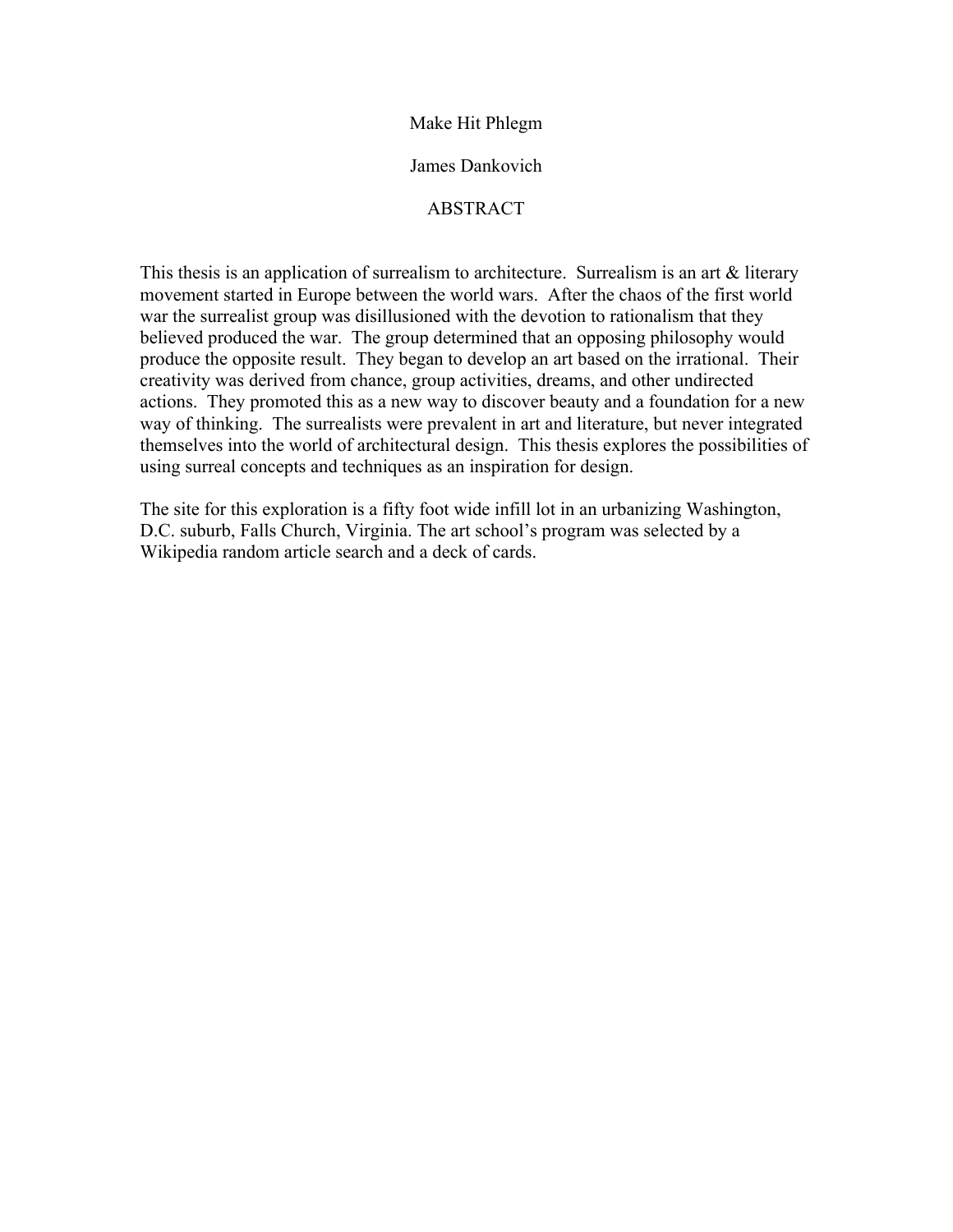## James Dankovich

## TABLE OF CONTENTS

| <b>Section Name</b>                           | Page           |
|-----------------------------------------------|----------------|
| Title Page                                    |                |
| Abstract                                      | 11             |
| Table of Contents                             | 111            |
| List of Figures                               | iv             |
| Surrealism Graph                              | 1              |
| Chapter 1: Waking Life                        | $\overline{2}$ |
| Chapter 2: Dream Life                         | 11             |
| Chapter 3: Surreality                         | 36             |
| Appendix A: Citations + Copyright Information | 63             |
| <b>Bibliography</b>                           | 70             |
| Appendix B: Website                           | 71             |